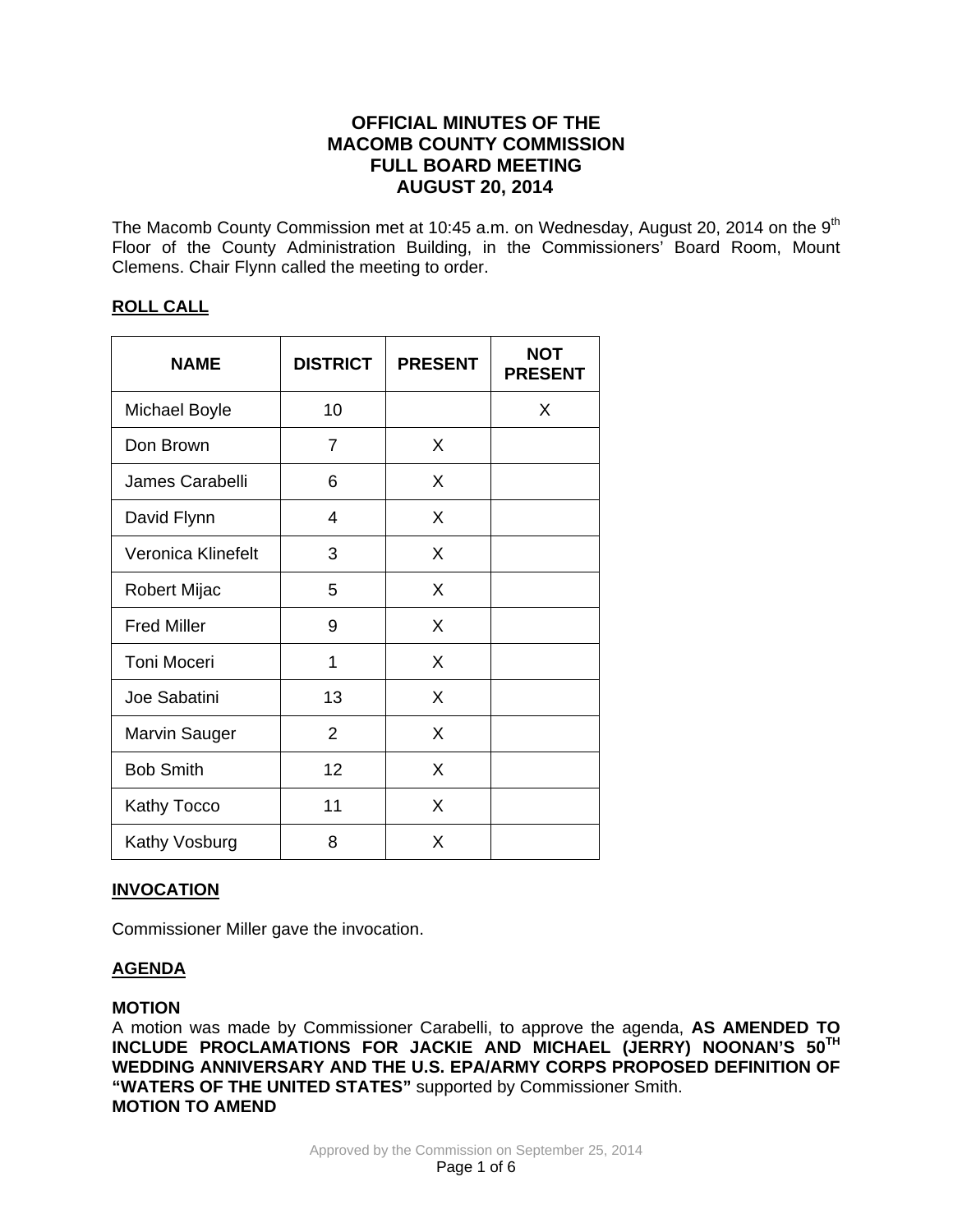A motion to amend was made by Commissioner Vosburg to also add a Proclamation for Patriot Week and Constitution Day, supported by Commissioner Brown.

A roll call vote was taken: Voting Yes were: Vosburg, Brown, Sauger, Smith, Carabelli, Klinefelt, Mijac, Moceri, Sabatini and Flynn. There were 10 Yes votes. Voting No were: Tocco and Miller. There were 2 NO votes.

## **THE MOTION TO AMEND CARRIED.**

## **THE MOTION AS AMENDED CARRIED.**

## **MINUTES**

## **MOTION**

A motion was made by Commissioner Vosburg, to approve the minutes dated July 31, 2014 (FB) and August 13, 2014 (Special), supported by Commissioner Sabatini. **THE MOTION CARRIED**.

## **PUBLIC PARTICIPATION**

None

## **CORRESPONDENCE FROM EXECUTIVE**

None

# **GOVERNMENT OPERATIONS COMMITTEE MEETING – August 11, 2014**

The clerk read the recommendations from the Government Operations Committee and a motion was made by Chair Tocco, supported by Vice-Chair Flynn, to adopt the committee recommendation.

**R14-166** Approve the appointments of professional surveyors: Christopher Asiala, P.S. #49376, Mike DeDecker, P.S. #44282, Robert Drouillard, P.S. #52517, John Fenn, P.S. #23505, Huston Kennedy, P.S. #17623, Derek Kosicki, P.S. #43058, and Roger Stecker, P.S. #30103, as Peer Review Group members for the Macomb County Remonumentation Program; further, a copy of this Board of Commissioners' action is directed to be delivered forthwith to the Office of the County Executive.

#### **THE MOTION CARRIED.**

#### **FINANCE COMMITTEE MEETING – August 20, 2014**

The reading of the recommendations from the Finance Committee was waived and a motion was made by Chair Miller, supported by Commissioner Smith, to adopt the committee recommendations.

**R14-167** Approve the cost share agreement between the Macomb County Department of Roads and Macomb Township for the resurfacing of Card Road from Hall Road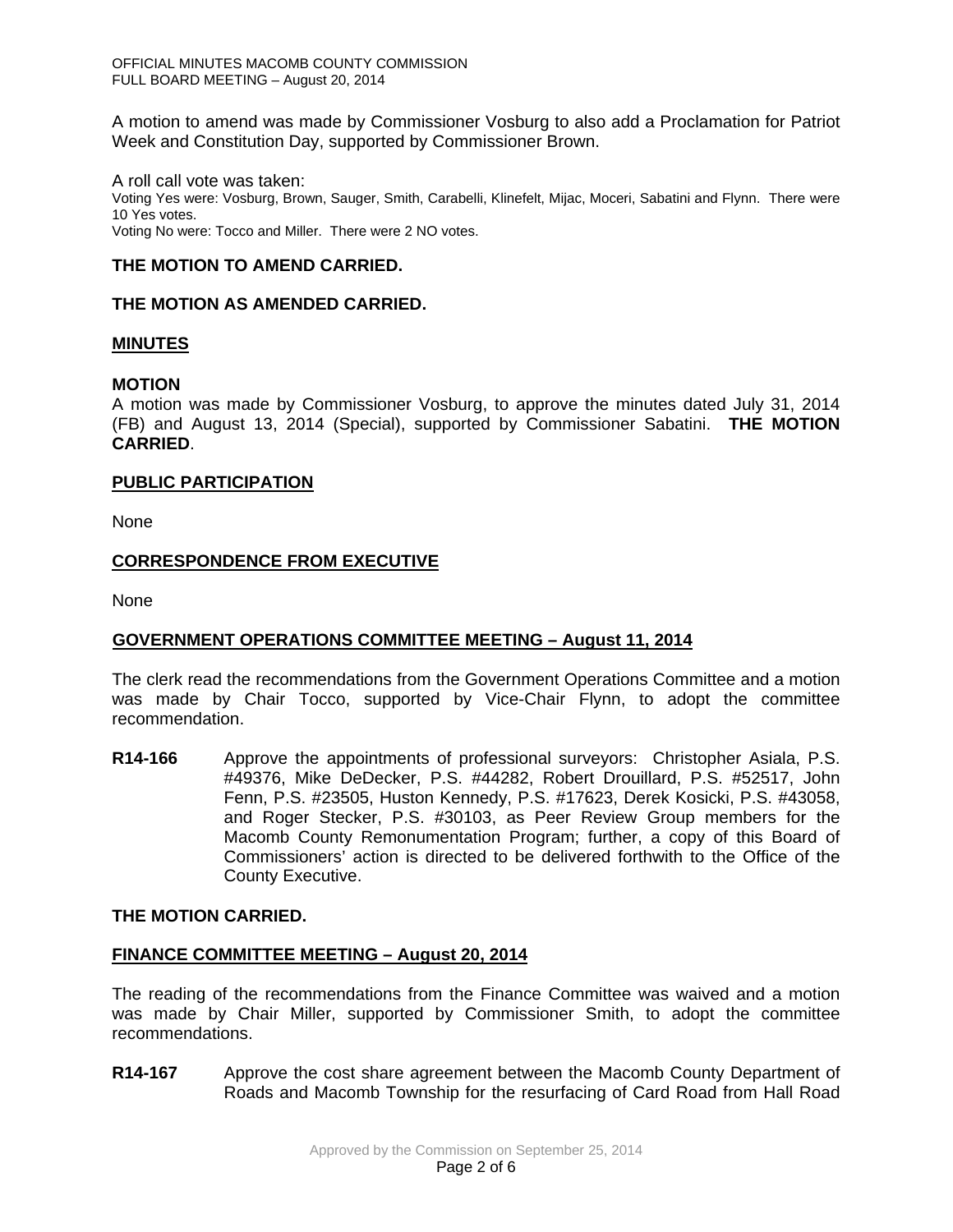to 21 Mile Road and constructing one bypass lane at an estimated cost of \$441,250; further, a copy of this Board of Commissioners' action is directed to be delivered forthwith to the Office of the County Executive.

- **R14-168** Approve the cost share agreement between the Macomb County Department of Roads and Macomb Township for the resurfacing of 21 Mile Road from Garfield to Romeo Plank and constructing two bypass lanes at an estimated cost of \$788,027; further, a copy of this Board of Commissioners' action is directed to be delivered forthwith to the Office of the County Executive.
- **R14-169** Approve the cost share agreement between the Macomb County Department of Roads and the City of Warren for concrete pavement repairs on Schoenherr Road from the railroad crossing south of 10 Mile Road to the I-696 Service Drive at an estimated cost of \$254,000; further, a copy of this Board of Commissioners' action is directed to be delivered forthwith to the Office of the County Executive.
- **R14-170** Approve the contract between the Michigan Department of Transportation (MDOT) and the Macomb County Department of Roads for concrete pavement repairs on northbound Mound Road from 18 Mile to Hall Road at an estimated cost of \$2,005,300 and scheduled to be completed in 2015; further, a copy of this Board of Commissioners' action is directed to be delivered forthwith to the Office of the County Executive..
- **R14-171** Approve the purchase of installation of a redundant fiber ring between the main county campuses in the amount of \$361,930.19 for Comlink; further, a copy of this Board of Commissioners' action is directed to be delivered forthwith to the Office of the County Executive. (Record Carabelli NO vote)
- **R14-172** Approve the contract for the ImageSoft Prosecutor's iJustice Solution, in the amount of \$683,114.55 (Capital Fund Plan); further, a copy of this Board of Commissioners' action is directed to be delivered forthwith to the Office of the County Executive. (Record Carabelli and Sabatini NO votes)
- **R14-173** Approve awarding of the Freedom Hill Site Lighting North to the low qualified bidder, Rauhorn Electric, Inc., in the amount of \$350,231; further, a copy of this Board of Commissioners' action is directed to be delivered forthwith to the Office of the County Executive.
- **R14-174** Approve the contract between the Macomb County Department of Roads and Ajax Paving for the resurfacing of 24 Mile Road from Springdale to Foss at an estimated construction cost of \$2,605,150; further, a copy of this Board of Commissioners' action is directed to be delivered forthwith to the Office of the County Executive.
- **R14-175** Approve the Continuously Operating Reference Stations (CORS) Operations Contract Number 14-5419 between the Michigan Department of Transportation (MDOT) and the County of Macomb and authorize Mark Hackel, Macomb County Executive, to sign the contract; further, a copy of this Board of Commissioners' action is directed to be delivered forthwith to the Office of the County Executive.

# **THE MOTION CARRIED.**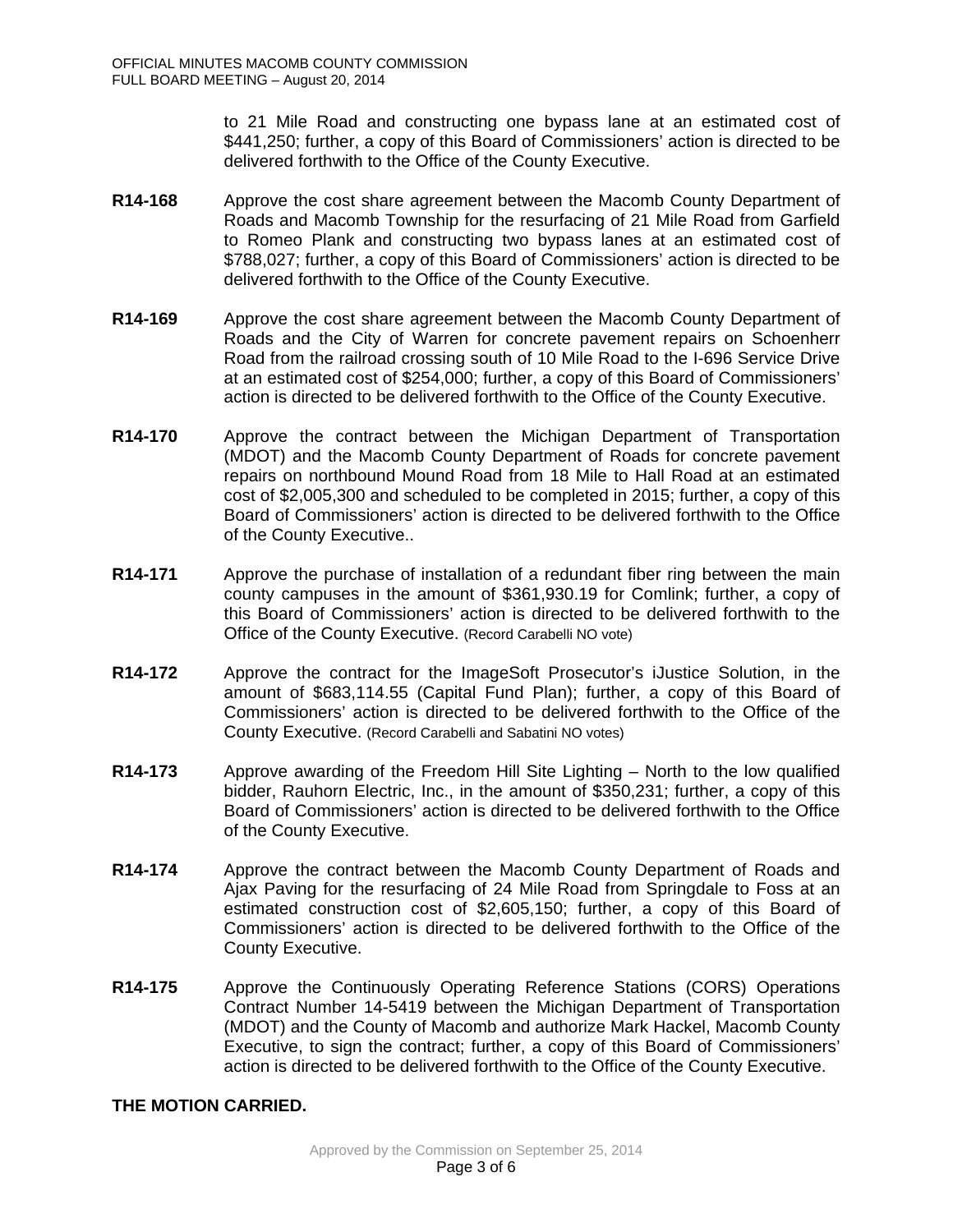## **PROCLAMATIONS**

#### **MOTION**

A motion was made by Commissioner Moceri, supported by Commissioner Miller, to adopt the following Proclamation:

**R14-176** Proclaiming September as National Recovery Month in Macomb County (offered by Moceri; recommended by Health and Human Services Committee on 08/12/14).

### **THE MOTION CARRIED.**

#### **MOTION**

A motion was made by Commissioner Tocco, supported by Commissioner Sauger to approve the following Proclamation:

**R14-177** Recognizing September as Childhood Cancer Awareness Month (offered by Board Chair; recommended by Finance Committee on 08/20/14).

## **THE MOTION CARRIED.**

#### **MOTION**

A motion was made by Commissioner Carabelli, supported by Commissioner Miller to approve the following Proclamation:

**R14-178** Commending Jackie & Michael (Jerry) Noonan – 50<sup>th</sup> Wedding Anniversary (offered by Carabelli; recommended by Finance Committee on 08/20/14).

#### **THE MOTION CARRIED.**

#### **MOTION**

A motion was made by Commissioner Vosburg, supported by Commissioner Brown to approve the following Proclamation:

**R14-179** Proclaiming September 11-17, 2014 as Patriot Week and September 17 as Constitution Day in Macomb County (offered by Vosburg).

**THE MOTION CARRIED** (Record Mijac, Miller, Moceri, Tocco and Flynn NO votes).

#### **RESOLUTIONS**

#### **MOTION**

A motion was made by Commissioner Moceri, supported by Commissioner Miller to approve the following resolution:

**R14-180** Supporting the U.S. EPA/Army Corps Proposed Definition of "Waters of the United States" Under the Clean Water Act (CWA) (offered by Miller, recommended by Finance Committee on 08/20/14, Record Brown, Carabelli, Sabatini and Vosburg NO votes).

**THE MOTION CARRIED** (Record Carabelli, Brown and Vosburg NO votes).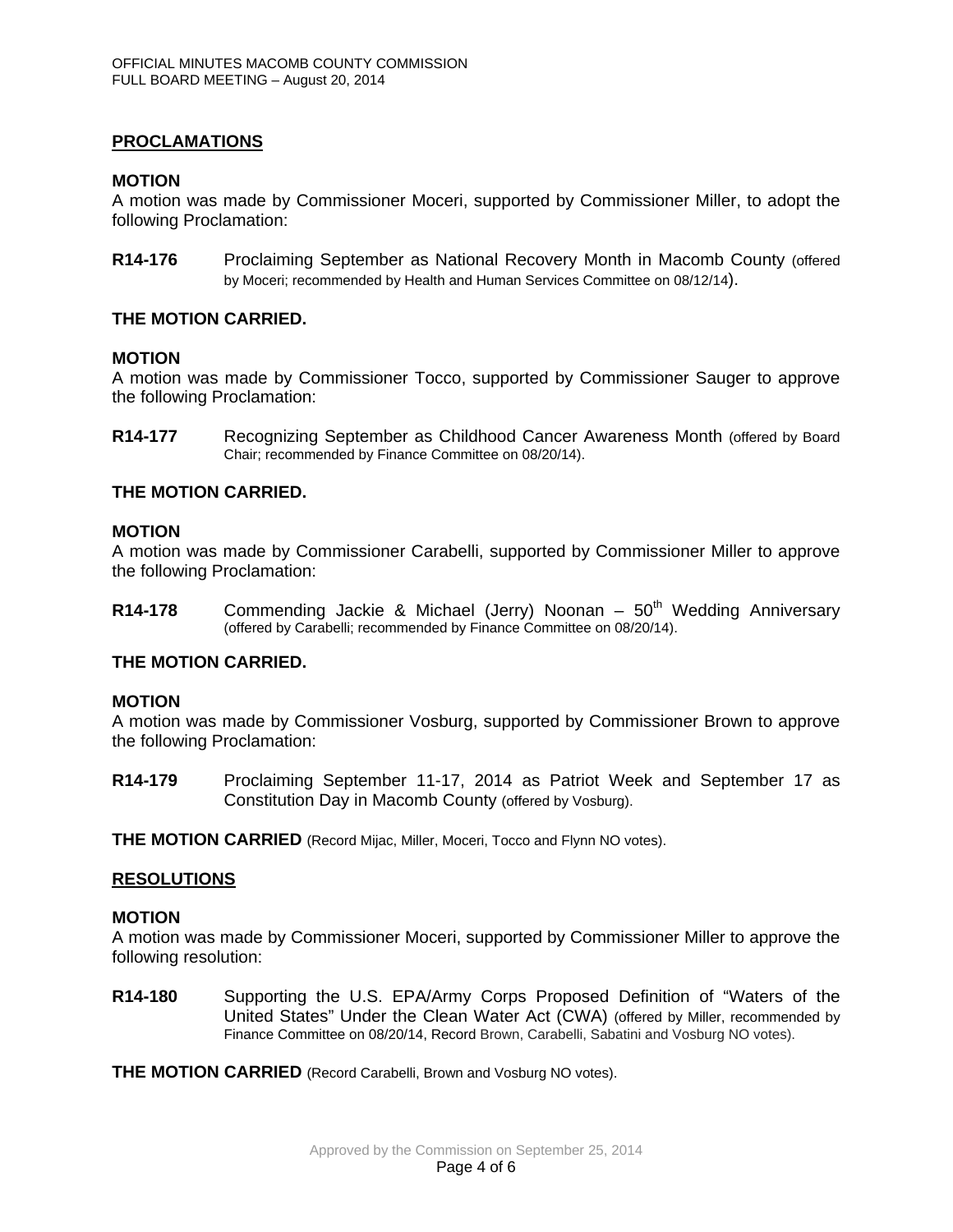# **BOARD CHAIR REPORT**

Chair Flynn gave his report.

# **MOTION**

**R14-181** A motion was made by Commissioner Miller, to receive and file the Board Chair report, supported by Commissioner Carabelli. **THE MOTION CARRIED.**

#### **NEW BUSINESS**

None

## **PUBLIC PARTICIPATION**

None

# **ROLL CALL**

| <b>NAME</b>          | <b>DISTRICT</b> | <b>PRESENT</b> | <b>NOT</b><br><b>PRESENT</b> |
|----------------------|-----------------|----------------|------------------------------|
| <b>Michael Boyle</b> | 10              |                | X                            |
| Don Brown            | 7               | X              |                              |
| James Carabelli      | 6               | X              |                              |
| David Flynn          | 4               | X              |                              |
| Veronica Klinefelt   | 3               | X              |                              |
| Robert Mijac         | 5               | X              |                              |
| <b>Fred Miller</b>   | 9               | X              |                              |
| Toni Moceri          | 1               | X              |                              |
| Joe Sabatini         | 13              | X              |                              |
| <b>Marvin Sauger</b> | $\overline{2}$  | X              |                              |
| <b>Bob Smith</b>     | 12              | X              |                              |
| <b>Kathy Tocco</b>   | 11              | X              |                              |
| Kathy Vosburg        | 8               | X              |                              |